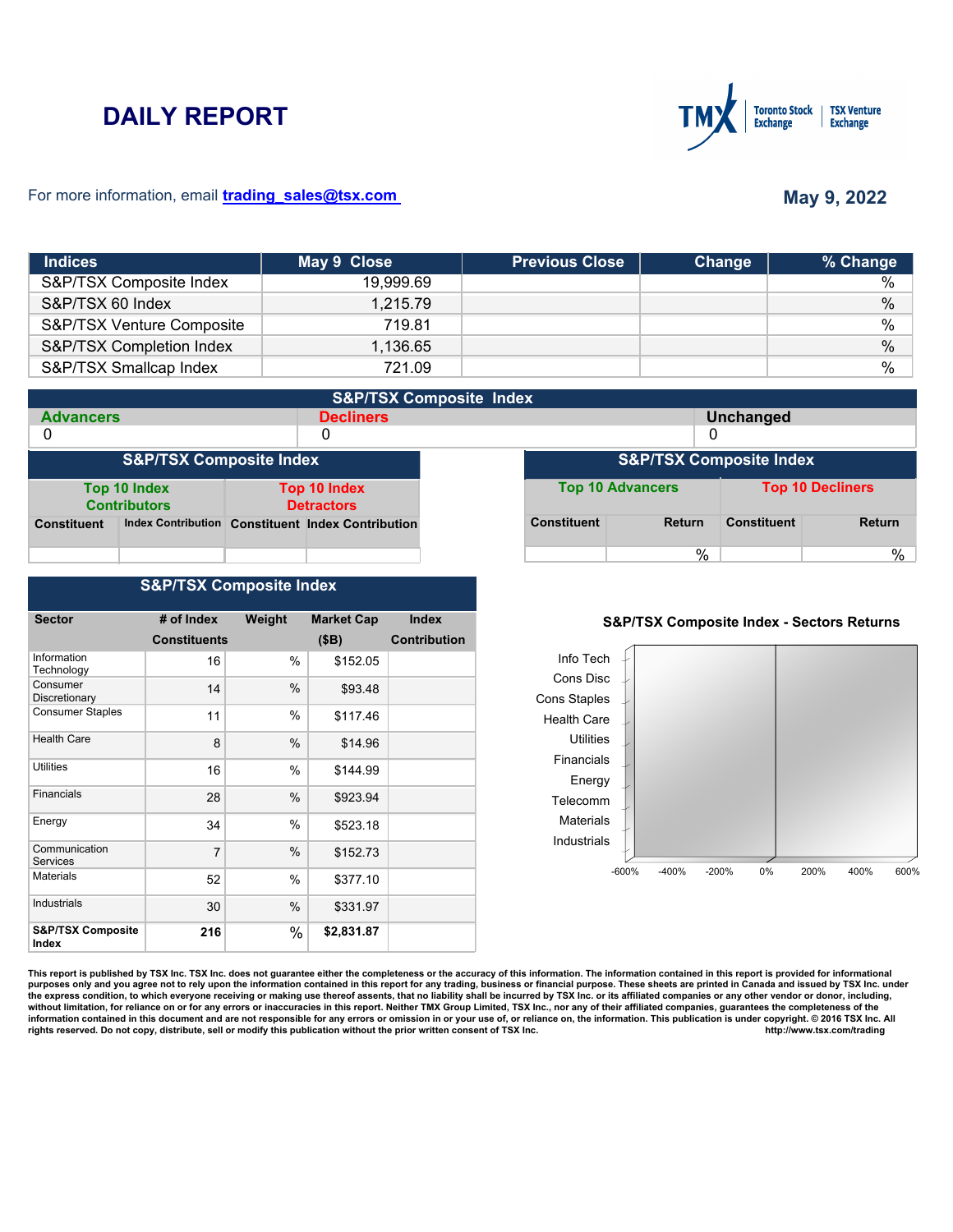**TSX ANONYMOUS TRADING** 

Daily Volume Daily Value Daily Trades

 553,911,168 \$13,907,921,538 1,624,792 Daily Symbols Traded 2,183



| Daily Volume       | 236.478.655     |
|--------------------|-----------------|
| Daily Value        | \$5,739,054,638 |
| Average Trade Size | 299             |
| % TSX Volume       | 42.69 %         |
|                    |                 |



 $\overline{1}$ 

| Top 20 TSX Symbols by Volume      |                   |                  | <b>Top 20 TSX Symbols by Value</b> |                   |                  |  |
|-----------------------------------|-------------------|------------------|------------------------------------|-------------------|------------------|--|
| Symbol                            | <b>TSX Volume</b> | <b>TSX Value</b> | Symbol                             | <b>TSX Volume</b> | <b>TSX Value</b> |  |
| <b>ENB</b>                        | 25,647,439        | \$1,451,344,334  | <b>ENB</b>                         | 25,647,439        | \$1,451,344,334  |  |
| <b>CVE</b>                        | 13,648,427        | \$335,916,881    | <b>RY</b>                          | 4,991,751         | \$638,413,079    |  |
| $\overline{\mathsf{S}}\mathsf{U}$ | 10,254,212        | \$466,635,034    | SU                                 | 10,254,212        | \$466,635,034    |  |
| <b>CPG</b>                        | 9,045,201         | \$79,021,600     | <b>CVE</b>                         | 13,648,427        | \$335,916,881    |  |
| BBD.B                             | 8,437,172         | \$9,924,087      | ΙTD                                | 3,252,991         | \$300,549,572    |  |
| XIU                               | 8,299,632         | \$257,638,499    | <b>CNQ</b>                         | 3,647,361         | \$282,185,679    |  |
| TVE                               | 8,221,794         | \$37,495,100     | <b>XIU</b>                         | 8,299,632         | \$257,638,499    |  |
| ATH                               | 7,841,940         | \$18,514,931     | <b>BMO</b>                         | 1,899,511         | \$252,059,655    |  |
| HND                               | 7,746,792         | \$26,983,721     | <b>BCE</b>                         | 3,361,348         | \$234,797,763    |  |
| MFC.                              | 7,588,719         | \$186,331,264    | <b>CNR</b>                         | 1,601,682         | \$233,592,402    |  |
| <b>WCP</b>                        | 7,110,113         | \$70,573,471     | SJR B                              | 6,617,319         | \$228,384,018    |  |
| <b>BTE</b>                        | 7,041,894         | \$43,700,146     | <b>PPL</b>                         | 4,523,411         | \$223,513,319    |  |
| dml                               | 6,854,551         | \$9,534,798      | NTR.                               | 1,798,260         | \$222,627,124    |  |
| <b>ARX</b>                        | 6,687,992         | \$110,076,239    | <b>SHOP</b>                        | 448,304           | \$201,349,364    |  |
| SJR.B                             | 6,617,319         | \$228,384,018    | ΤΟυ                                | 2,917,491         | \$200,165,198    |  |
| XEG                               | 5,937,063         | \$92,189,052     | <b>CM</b>                          | 1,346,050         | \$186,970,876    |  |
| ABX                               | 5,455,508         | \$153,235,153    | <b>MFC</b>                         | 7,588,719         | \$186,331,264    |  |
| <b>RY</b>                         | 4,991,751         | \$638,413,079    | <b>BNS</b>                         | 2,275,563         | \$185,325,231    |  |
| PPL                               | 4,523,411         | \$223,513,319    | <b>SLF</b>                         | 2,743,993         | \$175,683,546    |  |
| MEG                               | 4,429,520         | \$85,137,968     | ABX                                | 5,455,508         | \$153,235,153    |  |

| <b>ETF Trading</b> |                 |                     |          |  |  |
|--------------------|-----------------|---------------------|----------|--|--|
| Daily Volume       | 75,696,211      | Average Trade Value | \$10.651 |  |  |
| Daily Value        | \$1,388,670,669 | Average Trade Size  | -581     |  |  |
| # Trades           | 130,384         | # of ETFs Traded    | 888      |  |  |

|             | Top 10 ETFs by TSX Volume |                     |            | Top 10 ETFs by TSX Value |                     |
|-------------|---------------------------|---------------------|------------|--------------------------|---------------------|
| Symbol      | <b>Market Volume</b>      | <b>Market Value</b> | Symbol     | <b>Market Volume</b>     | <b>Market Value</b> |
| XIU         | 8,299,632                 | \$257,638,499       | XIU        | 8,299,632                | \$257,638,499       |
| <b>HND</b>  | 7,746,792                 | \$26,983,721        | <b>XEG</b> | 5,937,063                | \$92,189,052        |
| <b>XEG</b>  | 5,937,063                 | \$92,189,052        | <b>HXT</b> | 1,573,789                | \$76,886,992        |
| <b>HOD</b>  | 4,049,084                 | \$10,682,709        | <b>ZEB</b> | 1,392,652                | \$51,302,950        |
| <b>HQD</b>  | 2,899,723                 | \$24,657,992        | XIC.       | 1,240,187                | \$39,838,160        |
| <b>BTCC</b> | 2,586,459                 | \$16,742,370        | <b>XQQ</b> | 360,826                  | \$34,600,667        |
| BTCC.B      | 2,568,558                 | \$15,515,462        | <b>XFN</b> | 710.773                  | \$33,451,454        |
| BTCC.U      | 1,774,610                 | \$10,482,001        | <b>XSP</b> | 652,382                  | \$28,154,049        |
| HQU         | 1,759,468                 | \$19,769,098        | <b>VFV</b> | 296.259                  | \$27,464,906        |
| ETHX.U      | 1.616.176                 | \$17,417,156        | <b>HND</b> | 7.746.792                | \$26,983,721        |